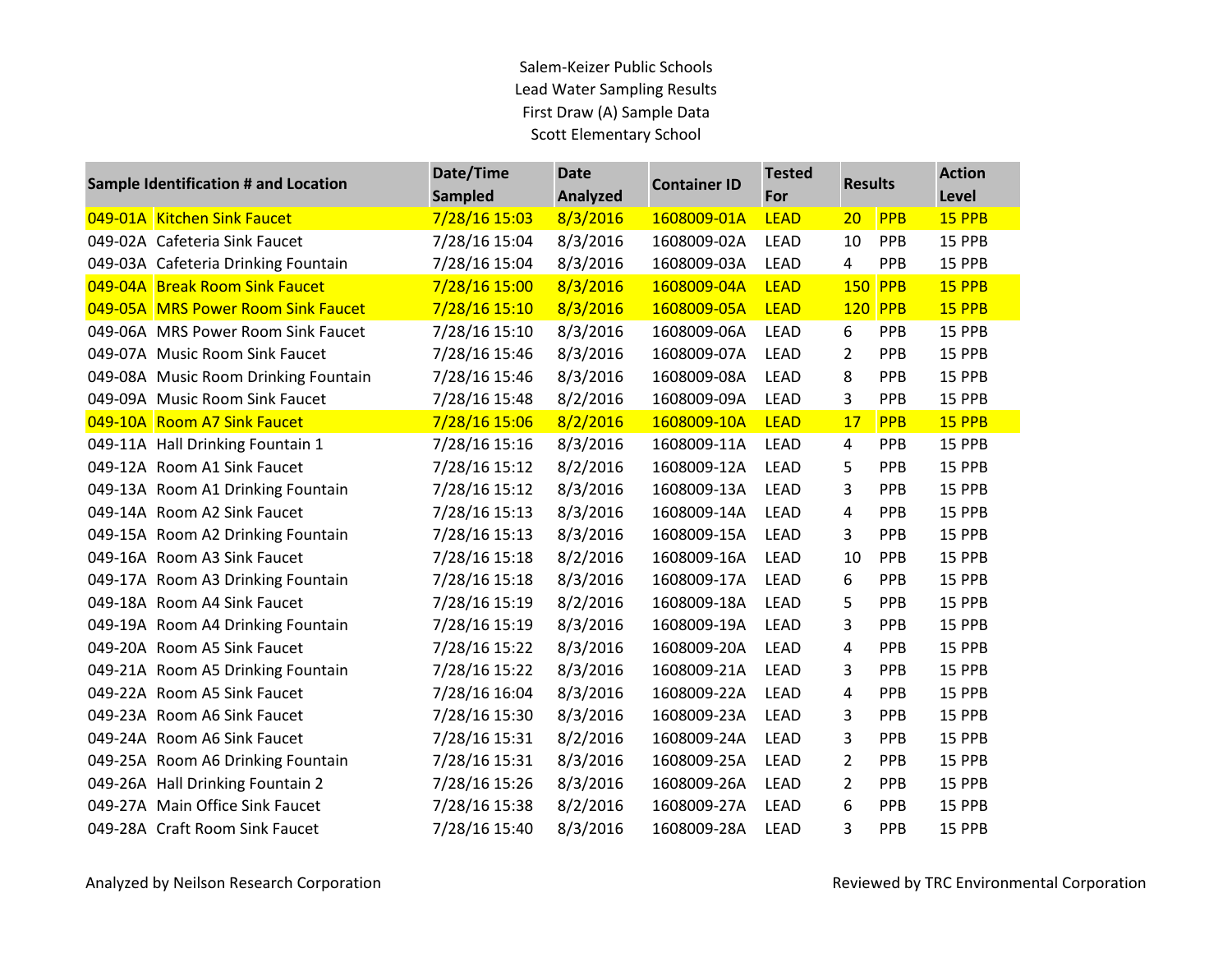| 049-29A Media Room Drinking Fountain | 7/28/16 15:42 | 8/3/2016 | 1608009-29A | <b>LEAD</b> | 16             | <b>PPB</b>  | 15 PPB |
|--------------------------------------|---------------|----------|-------------|-------------|----------------|-------------|--------|
| 049-30A Hall Drinking Fountain 3     | 7/28/16 15:20 | 8/3/2016 | 1608009-30A | <b>LEAD</b> | 21             | <b>PPB</b>  | 15 PPB |
| 049-31A Room B1 Sink Faucet          | 7/28/16 15:22 | 8/2/2016 | 1608009-31A | <b>LEAD</b> | $\overline{4}$ | PPB         | 15 PPB |
| 049-32A Room B1 Drinking Fountain    | 7/28/16 15:22 | 8/3/2016 | 1608009-32A | <b>LEAD</b> | $\overline{2}$ | PPB         | 15 PPB |
| 049-33A Room B2 Sink Faucet          | 7/28/16 15:24 | 8/2/2016 | 1608009-33A | <b>LEAD</b> | 7              | PPB         | 15 PPB |
| 049-34A Room B2 Drinking Fountain    | 7/28/16 15:24 | 8/3/2016 | 1608009-34A | LEAD        | 8              | PPB         | 15 PPB |
| 049-35A Room B3 Sink Faucet          | 7/28/16 15:28 | 8/3/2016 | 1608009-35A | <b>LEAD</b> | 1              | PPB         | 15 PPB |
| 049-36A Room B3 Drinking Fountain    | 7/28/16 15:28 | 8/3/2016 | 1608009-36A | <b>LEAD</b> | 3              | PPB         | 15 PPB |
| 049-37A Room B4 Sink Faucet          | 7/28/16 15:30 | 8/3/2016 | 1608009-37A | <b>LEAD</b> | 1              | PPB         | 15 PPB |
| 049-38A Room B4 Drinking Fountain    | 7/28/16 15:30 | 8/3/2016 | 1608009-38A | LEAD        | $\overline{2}$ | PPB         | 15 PPB |
| 049-39A Room B5 Sink Faucet          | 7/28/16 15:48 | 8/3/2016 | 1608009-39A | <b>LEAD</b> | 1              | PPB         | 15 PPB |
| 049-40A Room B5 Drinking Fountain    | 7/28/16 15:48 | 8/3/2016 | 1608009-40A | <b>LEAD</b> | 1              | PPB         | 15 PPB |
| 049-41A Room B6 Sink Faucet          | 7/28/16 15:34 | 8/4/2016 | 1608009-41A | LEAD        | 3              | PPB         | 15 PPB |
| 049-42A Room B6 Drinking Fountain    | 7/28/16 15:34 | 8/4/2016 | 1608009-42A | <b>LEAD</b> | 3              | PPB         | 15 PPB |
| 049-43A Hall Drinking Fountain 4     | 7/28/16 16:48 | 8/4/2016 | 1608009-43A | <b>LEAD</b> | 35             | <b>PPB</b>  | 15 PPB |
|                                      |               |          |             |             |                |             |        |
| 049-44A Room C1 Sink Faucet          | 7/28/16 15:38 | 8/4/2016 | 1608009-44A | <b>LEAD</b> | 3              | PPB         | 15 PPB |
| 049-45A Room C1 Drinking Fountain    | 7/28/16 15:38 | 8/4/2016 | 1608009-45A | <b>LEAD</b> | 2              | PPB         | 15 PPB |
| 049-46A Room C2 Sink Faucet          | 7/28/16 15:40 | 8/2/2016 | 1608009-46A | LEAD        | 4              | PPB         | 15 PPB |
| 049-47A Room C2 Drinking Fountain    | 7/28/16 15:40 | 8/4/2016 | 1608009-47A | <b>LEAD</b> | 5              | PPB         | 15 PPB |
| 049-48A Room C3 Sink Faucet          | 7/28/16 15:44 | 8/4/2016 | 1608009-48A | <b>LEAD</b> | 3              | PPB         | 15 PPB |
| 049-49A Room C3 Drinking Fountain    | 7/28/16 15:44 | 8/4/2016 | 1608009-49A | LEAD        | 1              | PPB         | 15 PPB |
| 049-50A Room C4 Sink Faucet          | 7/28/16 15:46 | 8/2/2016 | 1608009-50A | <b>LEAD</b> | $\overline{2}$ | PPB         | 15 PPB |
| 049-51A Room C4 Drinking Fountain    | 7/28/16 15:46 | 8/4/2016 | 1608009-51A | <b>LEAD</b> | 3              | PPB         | 15 PPB |
| 049-52A Room C5 Sink Faucet          | 7/28/16 15:41 | 8/2/2016 | 1608009-52A | <b>LEAD</b> | 3              | PPB         | 15 PPB |
| 049-53A Room C5 Drinking Fountain    | 7/28/16 15:41 | 8/4/2016 | 1608009-53A | LEAD        | 3              | PPB         | 15 PPB |
| 049-54A Room C6 Sink Faucet          | 7/28/16 15:46 | 8/4/2016 | 1608009-54A | LEAD        | 4              | PPB         | 15 PPB |
| 049-55A Room C6 Drinking Fountain    | 7/28/16 15:46 | 8/4/2016 | 1608009-55A | <b>LEAD</b> | 7              | PPB         | 15 PPB |
| 049-56A Room N2 Drinking Fountain    | 7/28/16 16:22 | 8/5/2016 | 1608009-56A | LEAD        |                | $< 1.0$ PPB | 15 PPB |
| 049-57A Room N6 Sink Faucet          | 7/28/16 16:25 | 8/2/2016 | 1608009-57A | LEAD        | 6              | <b>PPB</b>  | 15 PPB |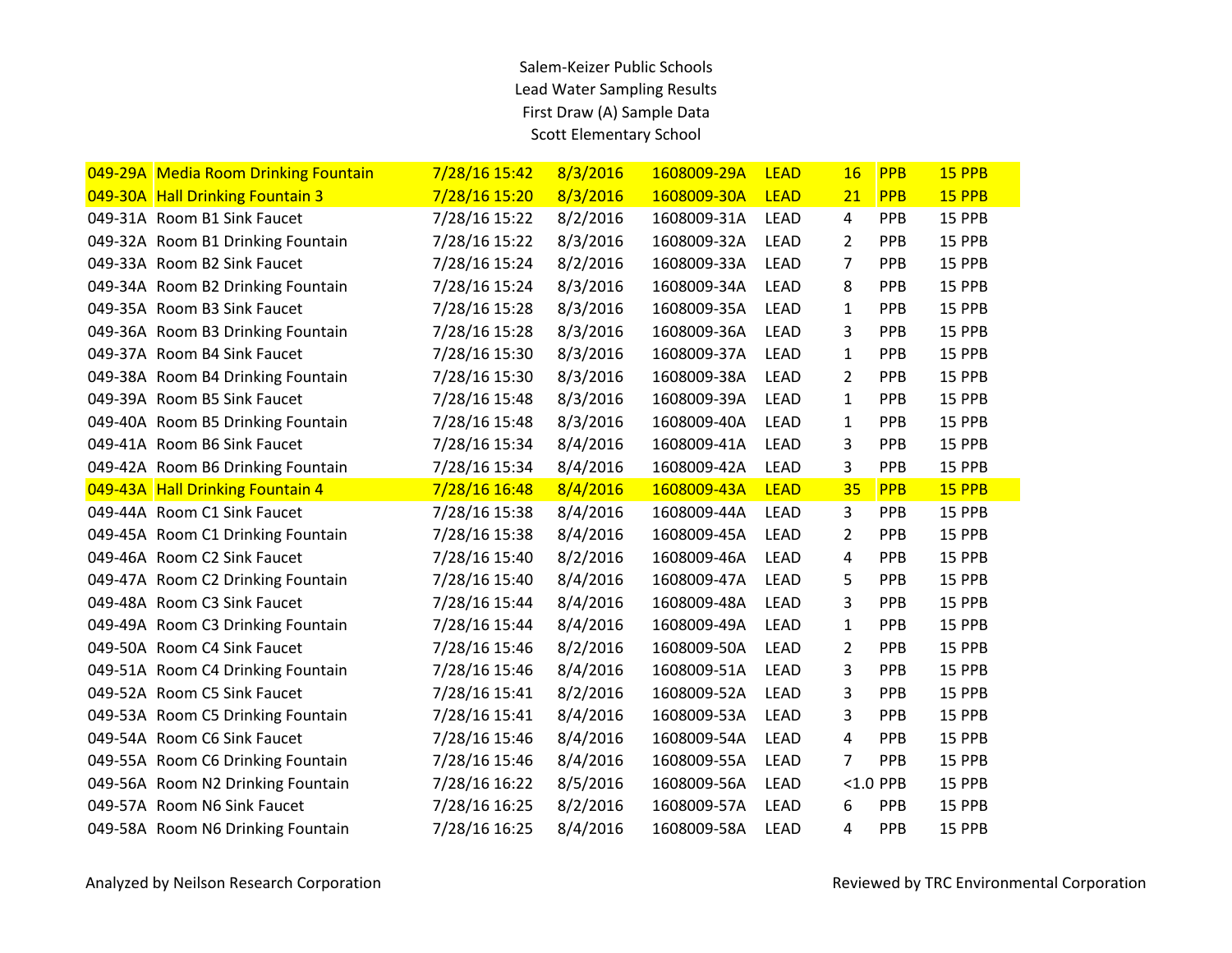| 049-59A Room N7 Sink Faucet       | 7/28/16 16:29 | 8/4/2016 | 1608009-59A | LEAD |              | <b>PPB</b>  | 15 PPB        |
|-----------------------------------|---------------|----------|-------------|------|--------------|-------------|---------------|
| 049-60A Room N7 Drinking Fountain | 7/28/16 16:29 | 8/4/2016 | 1608009-60A | LFAD | $\mathbf{A}$ | <b>PPB</b>  | <b>15 PPB</b> |
| 049-61A Room N8 Sink Faucet       | 7/28/16 16:34 | 8/4/2016 | 1608009-61A | LFAD |              | $< 1.0$ PPB | <b>15 PPB</b> |
| 049-62A Room N8 Drinking Fountain | 7/28/16 16:34 | 8/4/2016 | 1608009-62A | LFAD |              | $< 1.0$ PPB | <b>15 PPB</b> |
| 049-63A Room N9 Sink Faucet       | 7/28/16 16:36 | 8/4/2016 | 1608009-63A | LEAD |              | $< 1.0$ PPB | <b>15 PPB</b> |
| 049-64A Room N9 Drinking Fountain | 7/28/16 16:36 | 8/4/2016 | 1608009-64A | LFAD |              | $< 1.0$ PPB | <b>15 PPB</b> |

EPA Action Level for Lead in Schools is 20 PPB

SKPS Action Level for Copper is 15 PPB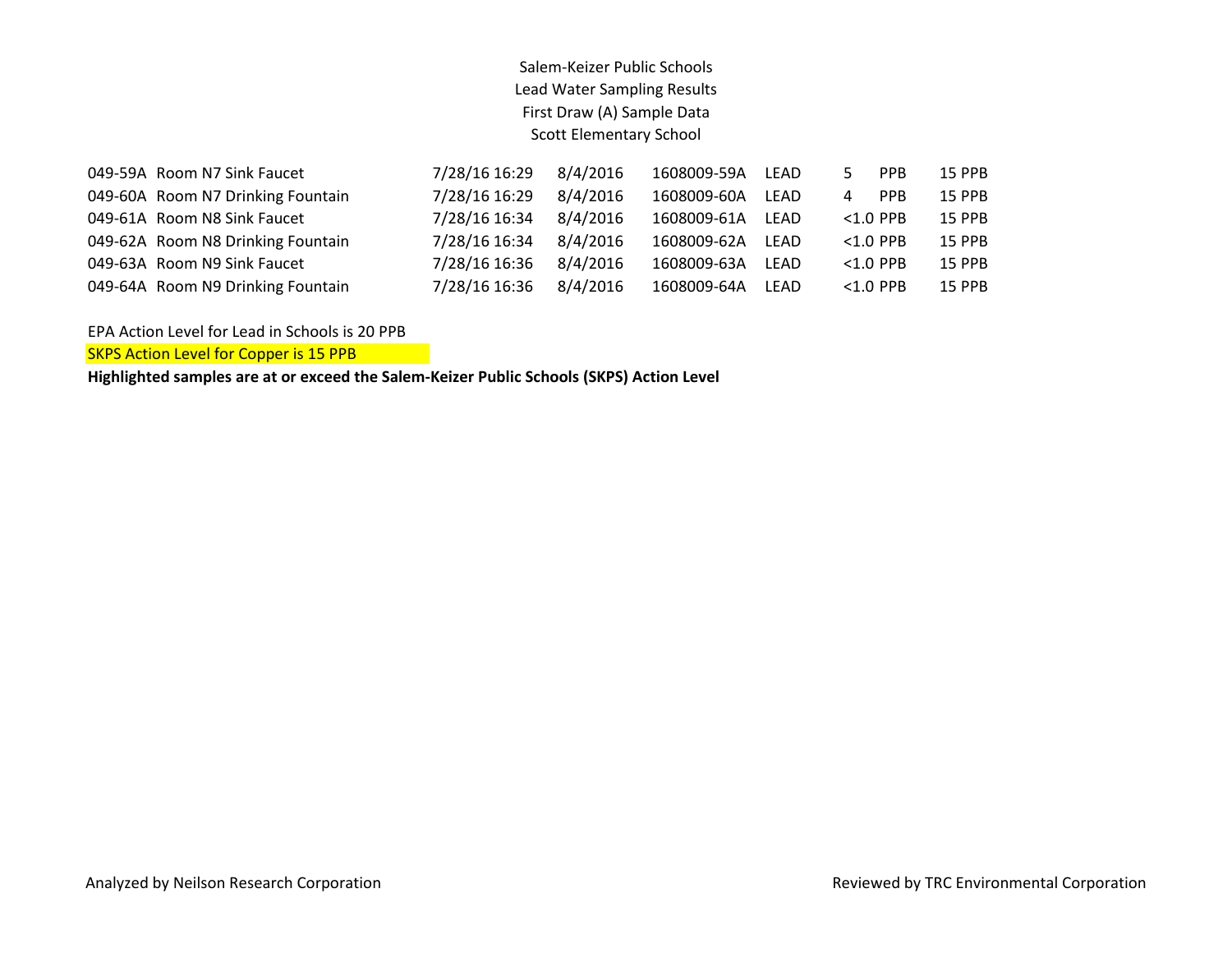| <b>Sample Identification # and Location</b> | Date/Time<br>Sampled | <b>Date</b><br>Analyzed | <b>Container ID</b> | <b>Tested</b><br>For | <b>Results</b>  |            | <b>Action</b><br>Level |
|---------------------------------------------|----------------------|-------------------------|---------------------|----------------------|-----------------|------------|------------------------|
| 049-01B Kitchen Sink Faucet                 | 7/28/16 15:04        | 8/24/2016               | 1608010-01A         | LEAD                 | 6               | <b>PPB</b> | 15 PPB                 |
| 049-04B Break Room Sink Faucet              | 7/28/16 15:01        | 8/24/2016               | 1608010-04A         | <b>LFAD</b>          | 40              | PPB        | <b>15 PPB</b>          |
| 049-05B MRS Power Room Sink Faucet          | 7/28/16 15:11        | 8/24/2016               | 1608010-05A         | <b>LEAD</b>          | 47              | <b>PPB</b> | <b>15 PPB</b>          |
| 049-10B Room A7 Sink Faucet                 | 7/28/16 15:07        | 8/24/2016               | 1608010-10A         | LEAD                 | 6               | PPB        | <b>15 PPB</b>          |
| 049-29B Media Room Drinking Fountain        | 7/28/16 15:43        | 8/24/2016               | 1608010-29A         | LEAD                 | 6               | <b>PPB</b> | 15 PPB                 |
| 049-30B Hall Drinking Fountain 3            | 7/28/16 15:21        | 8/24/2016               | 1608010-30A         | <b>LEAD</b>          | 29 <sup>°</sup> | PPB        | <b>15 PPB</b>          |
| 049-43B Hall Drinking Fountain 4            | 7/28/16 16:49        | 8/24/2016               | 1608010-43A         | <b>LEAD</b>          | 23 <sup>2</sup> | <b>PPB</b> | <b>15 PPB</b>          |

EPA Action Level for Lead in Schools is 20 PPB

SKPS Action Level for Lead is 15 PPB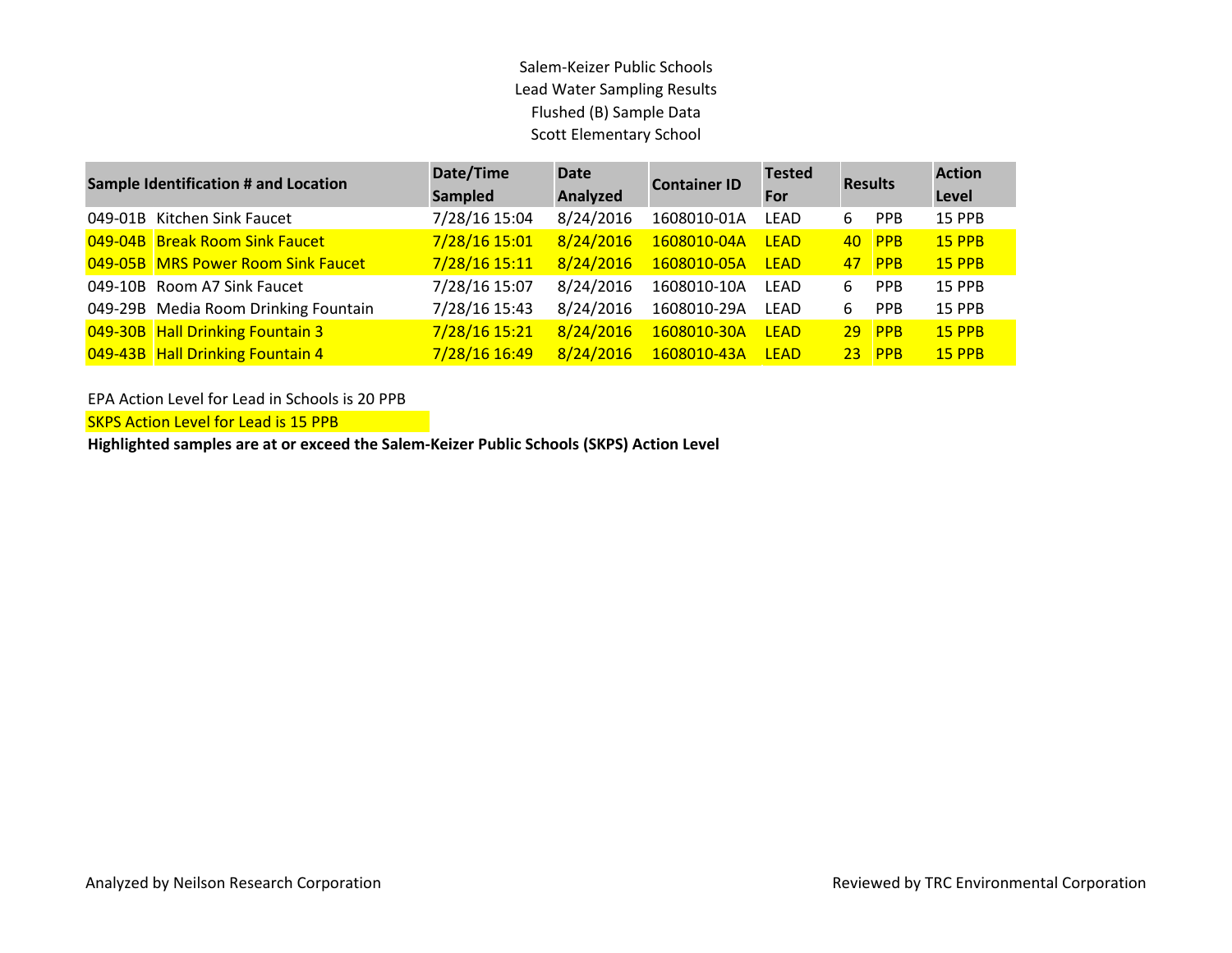| Sample Identification # and Location | Date/Time<br><b>Sampled</b>     | Date<br><b>Analyzed</b> | <b>Container ID</b> | <b>Tested</b> | <b>Results</b> | <b>Action</b><br>Level |
|--------------------------------------|---------------------------------|-------------------------|---------------------|---------------|----------------|------------------------|
| 049-43D Hall Drinking Fountain 4     | <u>11/18/2016 5:47 2/1/2017</u> |                         | 4392                | LEAD          | $16$ PPR       | <b>15 PPB</b>          |

EPA Action Level for Lead in Schools is 20 PPB

**SKPS Action Level for Lead is 15 PPB**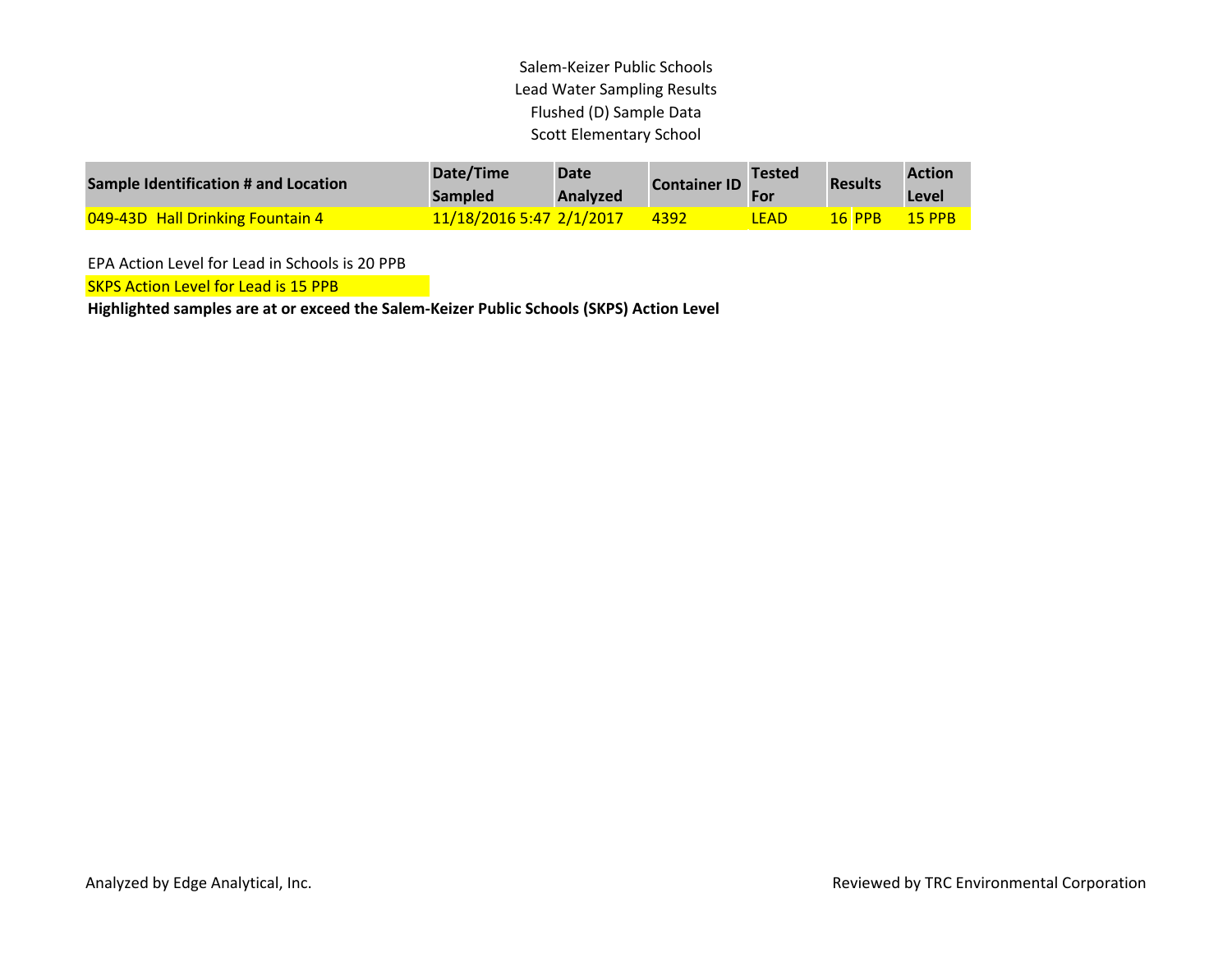| <b>Sample Identification # and Location</b> | Date/Time<br><b>Sampled</b>      | <b>Date</b><br>Analyzed | <b>Container ID</b> | <b>Tested</b><br>For | <b>Results</b> |            | <b>Action</b><br>Level |
|---------------------------------------------|----------------------------------|-------------------------|---------------------|----------------------|----------------|------------|------------------------|
| 049-01C Kitchen Sink Faucet                 | 11/18/2016 5:31 11/22/2016 70415 |                         |                     | LEAD                 | 3.             | <b>PPB</b> |                        |
|                                             |                                  |                         |                     |                      |                |            | 15 PPB                 |
| 049-04C Break Room Sink Faucet              | 11/18/2016 5:34 11/22/2016 70416 |                         |                     | LEAD                 | 12             | <b>PPB</b> | 15 PPB                 |
| 049-05C MRS Power Room Sink Faucet          | 11/18/2016 5:37 11/22/2016 70417 |                         |                     | <b>LEAD</b>          | 11             | <b>PPB</b> | 15 PPB                 |
| 049-10C Room A7 Sink Faucet                 | 11/18/2016 5:39 11/22/2016 70418 |                         |                     | LFAD                 | 4              | <b>PPB</b> | 15 PPB                 |
| 049-29C Media Room Drinking Fountain        | 11/18/2016 5:42 11/22/2016 70419 |                         |                     | LFAD                 | 5.             | <b>PPB</b> | <b>15 PPB</b>          |
| 049-30C Hall Drinking Fountain 3            | 11/18/2016 5:44 11/22/2016 70420 |                         |                     | <b>LEAD</b>          | 10             | <b>PPB</b> | 15 PPB                 |
| 049-43C Hall Drinking Fountain 4            | 11/18/2016 5:46 11/22/2016 70421 |                         |                     | <b>LEAD</b>          | 44             | PPB        | <b>15 PPB</b>          |

EPA Action Level for Lead in Schools is 20 PPB

SKPS Action Level for Lead is 15 PPB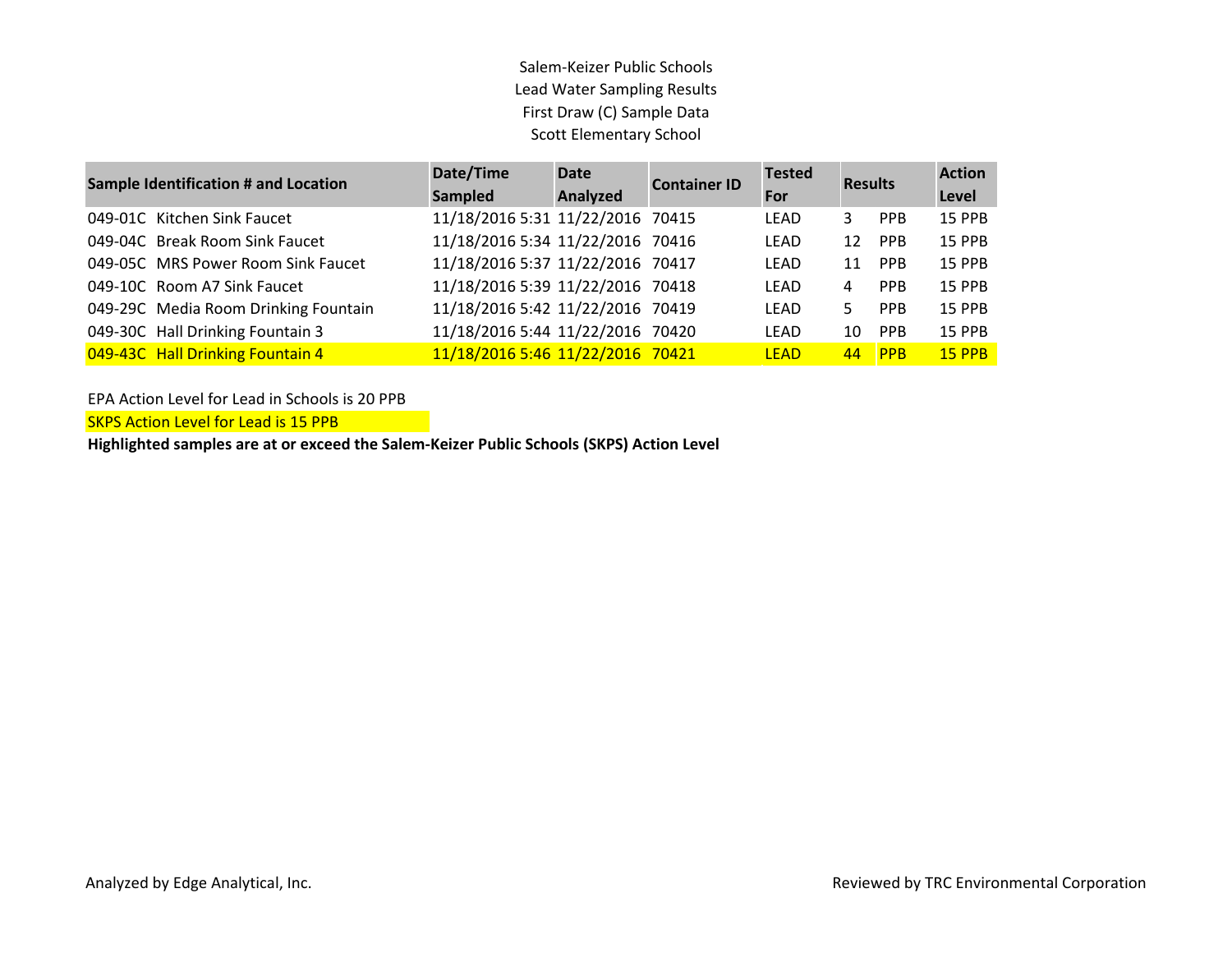| <b>Sample Identification # and Location</b> | Date/Time<br><b>Sampled</b> | <b>Date</b><br><b>Analyzed</b> | <b>Container ID</b> | <b>Tested For Results</b> |               | <b>Action</b><br>Level |
|---------------------------------------------|-----------------------------|--------------------------------|---------------------|---------------------------|---------------|------------------------|
| <b>049-43E Hall Drinking Fountain 4</b>     | 4/6/2017 8:13 4/11/2017     |                                | 18162               | LEAD                      | <b>21 PPB</b> | <b>15 PPB</b>          |

EPA Action Level for Lead in Schools is 20 PPB

**SKPS Action Level for Lead is 15 PPB**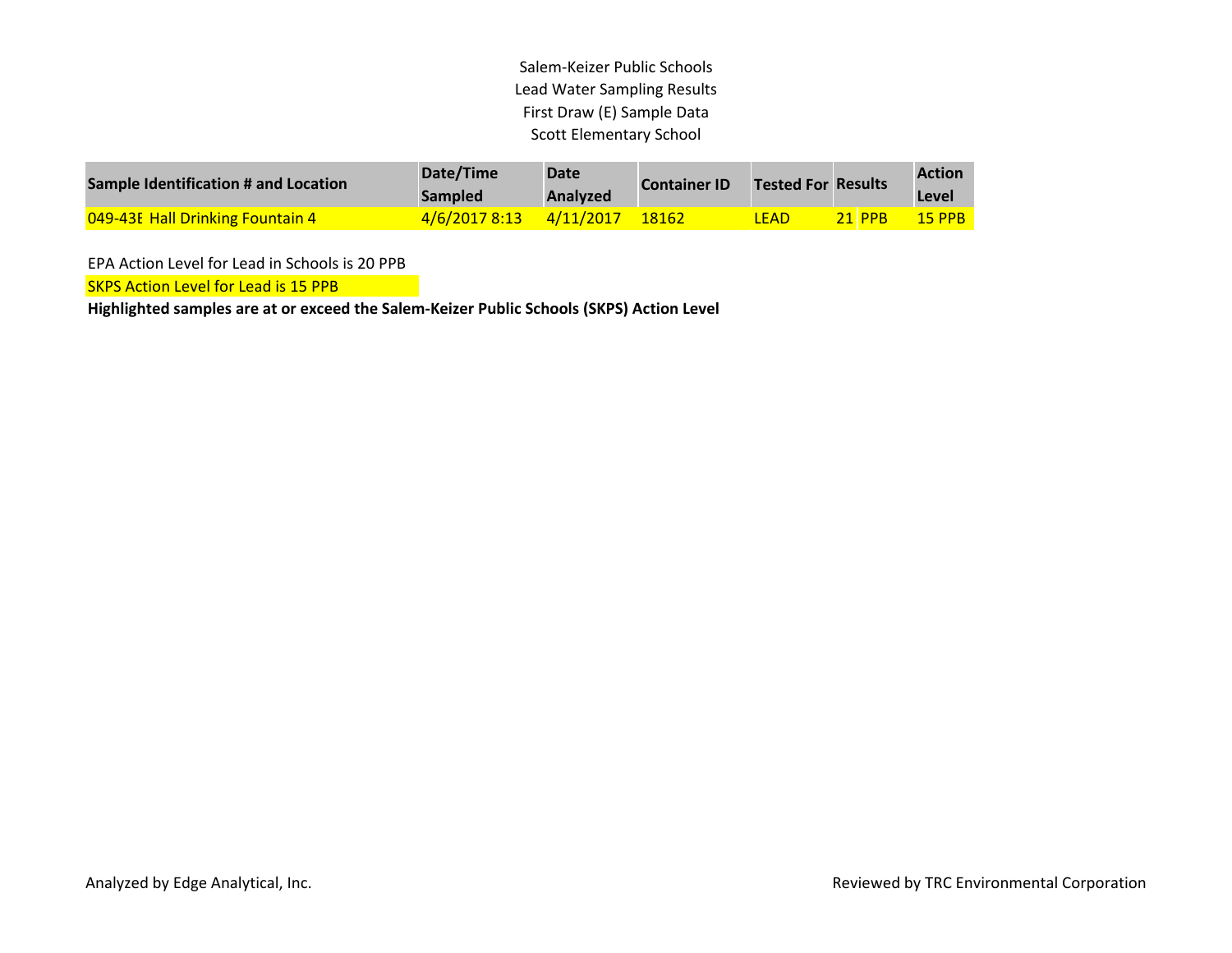| <b>Sample Identification # and Location</b> | Date/Time<br><b>Sampled</b> | <b>Date</b><br><b>Analyzed</b> | <b>Container ID</b> | <b>Tested</b><br>For | <b>Results</b> |            | <b>Action</b><br>Level |
|---------------------------------------------|-----------------------------|--------------------------------|---------------------|----------------------|----------------|------------|------------------------|
| 049-01-2A Kitchen Sink Faucet               | 9/1/176:07                  | 9/5/2017                       | 50746               | <b>LEAD</b>          | $\overline{4}$ | <b>PPB</b> | 15 PPB                 |
| 049-02-2A Cafeteria Sink Faucet             | 9/1/176:09                  | 9/5/2017                       | 50747               | LEAD                 | $\overline{2}$ | <b>PPB</b> | 15 PPB                 |
| 049-03-2A Cafeteria Drinking Fountain       | 9/1/176:10                  | 9/5/2017                       | 50748               | LEAD                 | $<$ 1          | PPB        | 15 PPB                 |
| 049-04-2A Break Room Sink Faucet            | 9/1/176:12                  | 9/5/2017                       | 50749               | LEAD                 | $<$ 1          | <b>PPB</b> | 15 PPB                 |
| 049-05-2A MRS Power Room Sink Faucet        | 9/1/176:15                  | 9/5/2017                       | 50750               | LEAD                 | $<$ 1          | PPB        | 15 PPB                 |
| 049-06-2A MRS Power Room Sink Faucet        | 9/1/176:15                  | 9/5/2017                       | 50751               | <b>LEAD</b>          | $\overline{2}$ | PPB        | 15 PPB                 |
| 049-07-2A Music Room Sink Faucet            | 9/1/176:18                  | 9/5/2017                       | 50752               | LEAD                 | 3              | <b>PPB</b> | 15 PPB                 |
| 049-09-2A Music Room Sink Faucet            | 9/1/176:18                  | 9/5/2017                       | 50753               | LEAD                 | $\overline{2}$ | <b>PPB</b> | 15 PPB                 |
| 049-10-2A Room A7 Sink Faucet               | 9/1/176:20                  | 9/5/2017                       | 50754               | <b>LEAD</b>          | $\leq$ 1       | <b>PPB</b> | 15 PPB                 |
| 049-11-2A Hall Drinking Fountain 1          | 9/1/176:22                  | 9/5/2017                       | 50755               | <b>LEAD</b>          | $\overline{2}$ | <b>PPB</b> | 15 PPB                 |
| 049-12-2A Room A1 Sink Faucet               | 9/1/176:24                  | 9/5/2017                       | 50756               | <b>LEAD</b>          | $\overline{2}$ | PPB        | 15 PPB                 |
| 049-13-2A Room A1 Drinking Fountain         | 9/1/176:25                  | 9/5/2017                       | 50757               | <b>LEAD</b>          | $\overline{4}$ | <b>PPB</b> | 15 PPB                 |
| 049-14-2A Room A2 Sink Faucet               | 9/1/176:27                  | 9/5/2017                       | 50758               | <b>LEAD</b>          | $\overline{2}$ | <b>PPB</b> | 15 PPB                 |
| 049-15-2A Room A2 Drinking Fountain         | 9/1/176:28                  | 9/5/2017                       | 50759               | LEAD                 | 3              | <b>PPB</b> | 15 PPB                 |
| 049-16-2A Room A3 Sink Faucet               | 9/1/176:30                  | 9/5/2017                       | 50760               | LEAD                 | $\overline{2}$ | <b>PPB</b> | 15 PPB                 |
| 049-17-2A Room A3 Drinking Fountain         | 9/1/176:31                  | 9/5/2017                       | 50761               | <b>LEAD</b>          | $<$ 1          | PPB        | 15 PPB                 |
| 049-18-2A Room A4 Sink Faucet               | 9/1/176:33                  | 9/5/2017                       | 50762               | <b>LEAD</b>          | $\overline{2}$ | PPB        | 15 PPB                 |
| 049-19-2A Room A4 Drinking Fountain         | 9/1/176:34                  | 9/5/2017                       | 50763               | LEAD                 | $\mathbf{1}$   | <b>PPB</b> | 15 PPB                 |
| 049-20-2A Room A5 Sink Faucet               | 9/1/176:36                  | 9/5/2017                       | 50764               | <b>LEAD</b>          | $\mathbf{1}$   | <b>PPB</b> | 15 PPB                 |
| 049-21-2A Room A5 Drinking Fountain         | 9/1/176:37                  | 9/5/2017                       | 50765               | LEAD                 | $\leq$ 1       | <b>PPB</b> | 15 PPB                 |
| 049-22-2A Room A5 Sink Faucet               | 9/1/176:39                  | 9/5/2017                       | 50766               | <b>LEAD</b>          | $\mathbf{1}$   | <b>PPB</b> | 15 PPB                 |
| 049-23-2A Room A6 Sink Faucet               | 9/1/176:41                  | 9/5/2017                       | 50767               | <b>LEAD</b>          | $\overline{2}$ | <b>PPB</b> | 15 PPB                 |
| 049-24-2A Room A6 Sink Faucet               | 9/1/176:41                  | 9/5/2017                       | 50768               | <b>LEAD</b>          | $\mathbf{1}$   | <b>PPB</b> | 15 PPB                 |
| 049-25-2A Room A6 Drinking Fountain         | 9/1/176:42                  | 9/5/2017                       | 50769               | LEAD                 | $<$ 1          | PPB        | 15 PPB                 |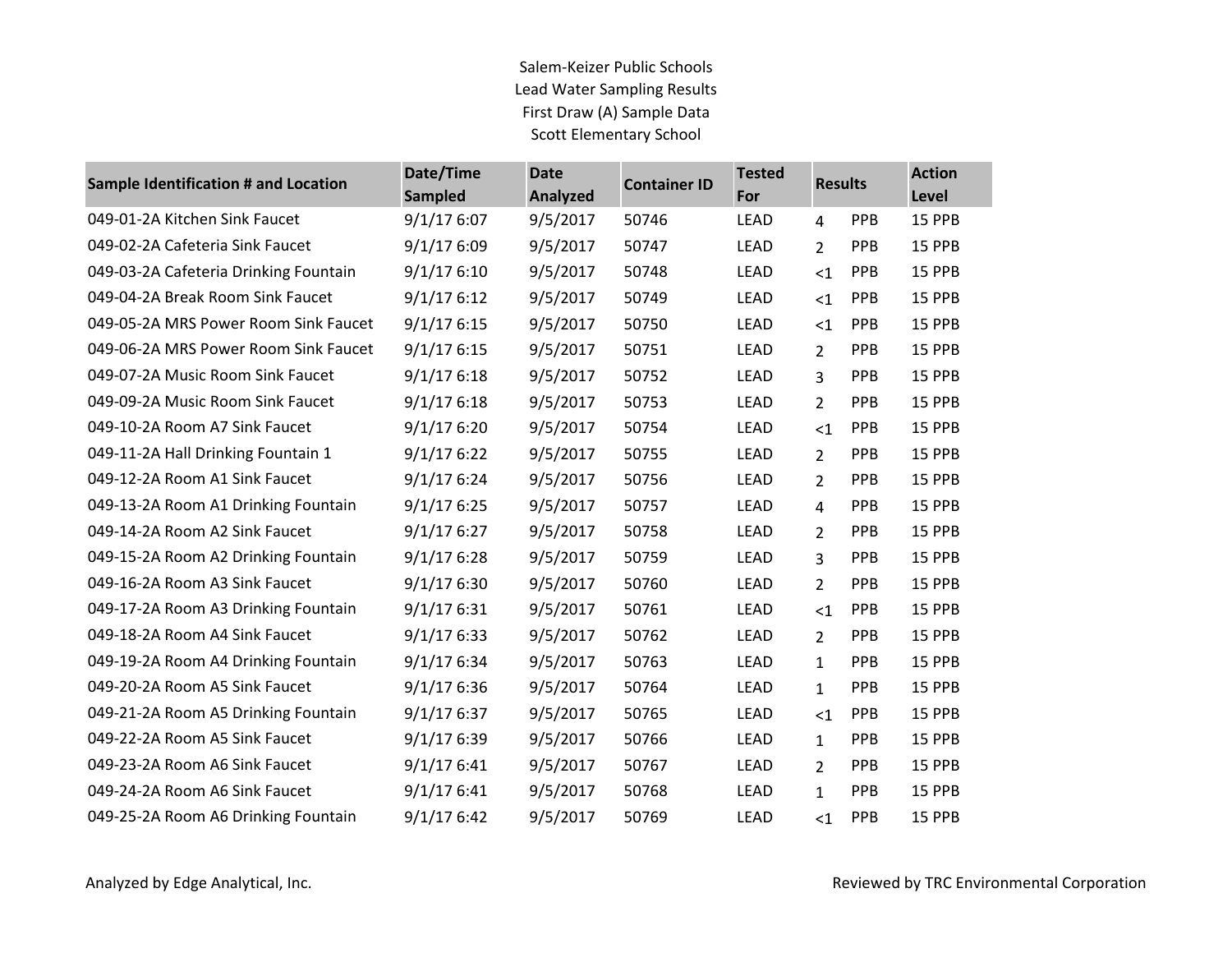| <b>Sample Identification # and Location</b> | Date/Time<br><b>Sampled</b> | <b>Date</b><br><b>Analyzed</b> | <b>Container ID</b> | <b>Tested</b><br>For | <b>Results</b> |            | <b>Action</b><br>Level |
|---------------------------------------------|-----------------------------|--------------------------------|---------------------|----------------------|----------------|------------|------------------------|
| 049-26-2A Hall Drinking Fountain 2          | 9/1/176:44                  | 9/5/2017                       | 50770               | <b>LEAD</b>          | 3              | PPB        | 15 PPB                 |
| 049-27-2A Main Office Sink Faucet           | 9/1/176:46                  | 9/5/2017                       | 50771               | LEAD                 | $<$ 1          | <b>PPB</b> | 15 PPB                 |
| 049-28-2A Craft Room Sink Faucet            | 9/1/176:48                  | 9/5/2017                       | 50772               | <b>LEAD</b>          | $\overline{2}$ | PPB        | 15 PPB                 |
| 049-29-2A Media Room Drinking Fountain      | 9/1/176:50                  | 9/5/2017                       | 50773               | <b>LEAD</b>          | <1             | <b>PPB</b> | 15 PPB                 |
| 049-30-2A Hall Drinking Fountain 3          | 9/1/176:52                  | 9/5/2017                       | 50774               | LEAD                 | $\overline{2}$ | <b>PPB</b> | 15 PPB                 |
| 049-31-2A Room B1 Sink Faucet               | 9/1/176:54                  | 9/5/2017                       | 50775               | LEAD                 | $\overline{2}$ | <b>PPB</b> | 15 PPB                 |
| 049-32-2A Room B1 Drinking Fountain         | 9/1/176:55                  | 9/5/2017                       | 50776               | LEAD                 | $<$ 1          | <b>PPB</b> | 15 PPB                 |
| 049-33-2A Room B2 Sink Faucet               | 9/1/176:56                  | 9/5/2017                       | 50777               | <b>LEAD</b>          | $\mathbf{1}$   | <b>PPB</b> | 15 PPB                 |
| 049-34-2A Room B2 Drinking Fountain         | 9/1/176:57                  | 9/5/2017                       | 50778               | LEAD                 | $<$ 1          | <b>PPB</b> | 15 PPB                 |
| 049-35-2A Room B3 Sink Faucet               | 9/1/176:59                  | 9/5/2017                       | 50779               | <b>LEAD</b>          | $\mathbf{1}$   | <b>PPB</b> | 15 PPB                 |
| 049-36-2A Room B3 Drinking Fountain         | 9/1/177:00                  | 9/5/2017                       | 50780               | LEAD                 | $<$ 1          | <b>PPB</b> | 15 PPB                 |
| 049-37-2A Room B4 Sink Faucet               | 9/1/177:02                  | 9/5/2017                       | 50781               | LEAD                 | $<$ 1          | <b>PPB</b> | 15 PPB                 |
| 049-38-2A Room B4 Drinking Fountain         | 9/1/177:03                  | 9/5/2017                       | 50782               | LEAD                 | $<$ 1          | <b>PPB</b> | 15 PPB                 |
| 049-39-2A Room B5 Sink Faucet               | 9/1/177:05                  | 9/5/2017                       | 50783               | <b>LEAD</b>          | $<$ 1          | <b>PPB</b> | 15 PPB                 |
| 049-40-2A Room B5 Drinking Fountain         | 9/1/177:06                  | 9/5/2017                       | 50784               | <b>LEAD</b>          | $\mathbf{1}$   | <b>PPB</b> | 15 PPB                 |
| 049-41-2A Room B6 Sink Faucet               | 9/1/177:08                  | 9/5/2017                       | 50785               | LEAD                 | $\leq$ 1       | <b>PPB</b> | 15 PPB                 |
| 049-42-2A Room B6 Drinking Fountain         | 9/1/177:08                  | 9/5/2017                       | 50786               | LEAD                 | $\leq$ 1       | PPB        | 15 PPB                 |
| 049-43-2A Hall Drinking Fountain 4          | 9/1/177:10                  | 9/5/2017                       | 50787               | LEAD                 | $\leq$ 1       | <b>PPB</b> | 15 PPB                 |
| 049-44-2A Room C1 Sink Faucet               | 9/1/177:12                  | 9/5/2017                       | 50788               | <b>LEAD</b>          | $\mathbf{1}$   | <b>PPB</b> | 15 PPB                 |
| 049-45-2A Room C1 Drinking Fountain         | 9/1/177:13                  | 9/5/2017                       | 50789               | LEAD                 | $<$ 1          | <b>PPB</b> | 15 PPB                 |
| 049-46-2A Room C2 Sink Faucet               | 9/1/177:15                  | 9/5/2017                       | 50790               | <b>LEAD</b>          | $\mathbf{1}$   | <b>PPB</b> | 15 PPB                 |
| 049-47-2A Room C2 Drinking Fountain         | 9/1/177:16                  | 9/5/2017                       | 50791               | LEAD                 | $<$ 1          | <b>PPB</b> | 15 PPB                 |
| 049-48-2A Room C3 Sink Faucet               | 9/1/177:18                  | 9/5/2017                       | 50792               | LEAD                 | $<$ 1          | <b>PPB</b> | 15 PPB                 |
| 049-49-2A Room C3 Drinking Fountain         | 9/1/177:17                  | 9/5/2017                       | 50793               | LEAD                 | $<$ 1          | <b>PPB</b> | 15 PPB                 |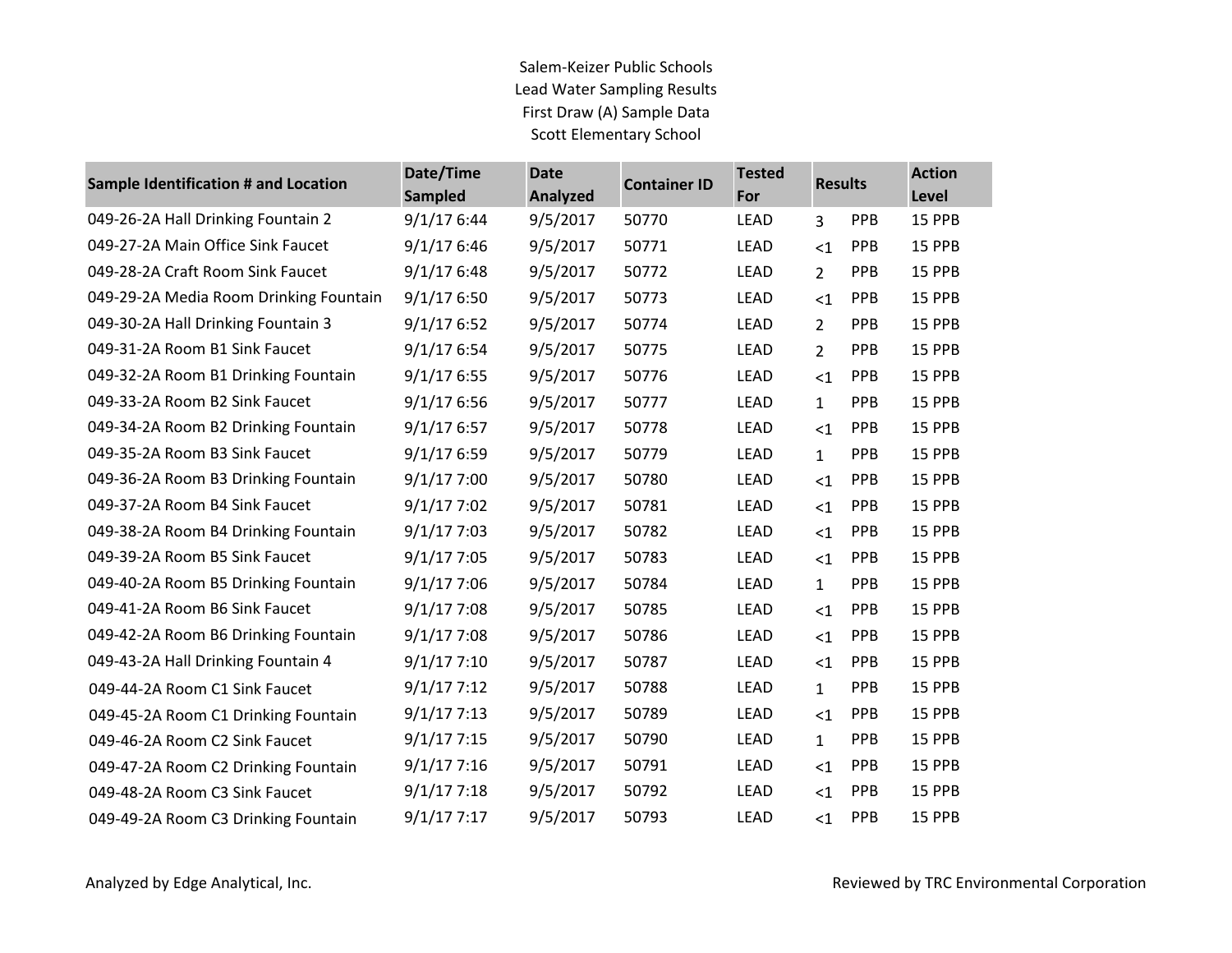| <b>Sample Identification # and Location</b> | Date/Time<br><b>Sampled</b> | <b>Date</b><br>Analyzed | <b>Container ID</b> | <b>Tested</b><br>For | <b>Results</b>         | <b>Action</b><br>Level |
|---------------------------------------------|-----------------------------|-------------------------|---------------------|----------------------|------------------------|------------------------|
| 049-50-2A Room C4 Sink Faucet               | 9/1/177:21                  | 9/5/2017                | 50794               | LEAD                 | <b>PPB</b><br>$\leq$ 1 | <b>15 PPB</b>          |
| 049-51-2A Room C4 Drinking Fountain         | 9/1/177:22                  | 9/5/2017                | 50795               | LEAD                 | <b>PPB</b><br>$\leq$ 1 | <b>15 PPB</b>          |
| 049-52-2A Room C5 Sink Faucet               | 9/1/177:24                  | 9/5/2017                | 50796               | LEAD                 | PPB<br>$\leq$ 1        | <b>15 PPB</b>          |
| 049-53-2A Room C5 Drinking Fountain         | 9/1/177:25                  | 9/5/2017                | 50797               | LEAD                 | <b>PPB</b><br>$\leq$ 1 | <b>15 PPB</b>          |
| 049-54-2A Room C6 Sink Faucet               | 9/1/177:27                  | 9/5/2017                | 50798               | LEAD                 | <b>PPB</b><br>$\leq$ 1 | <b>15 PPB</b>          |
| 049-55-2A Room C6 Drinking Fountain         | 9/1/177:28                  | 9/5/2017                | 50799               | LEAD                 | <b>PPB</b><br>ำ        | <b>15 PPB</b>          |

EPA Action Level for Lead in Schools is 20 PPB

SKPS Action Level for Lead is 15 PPB